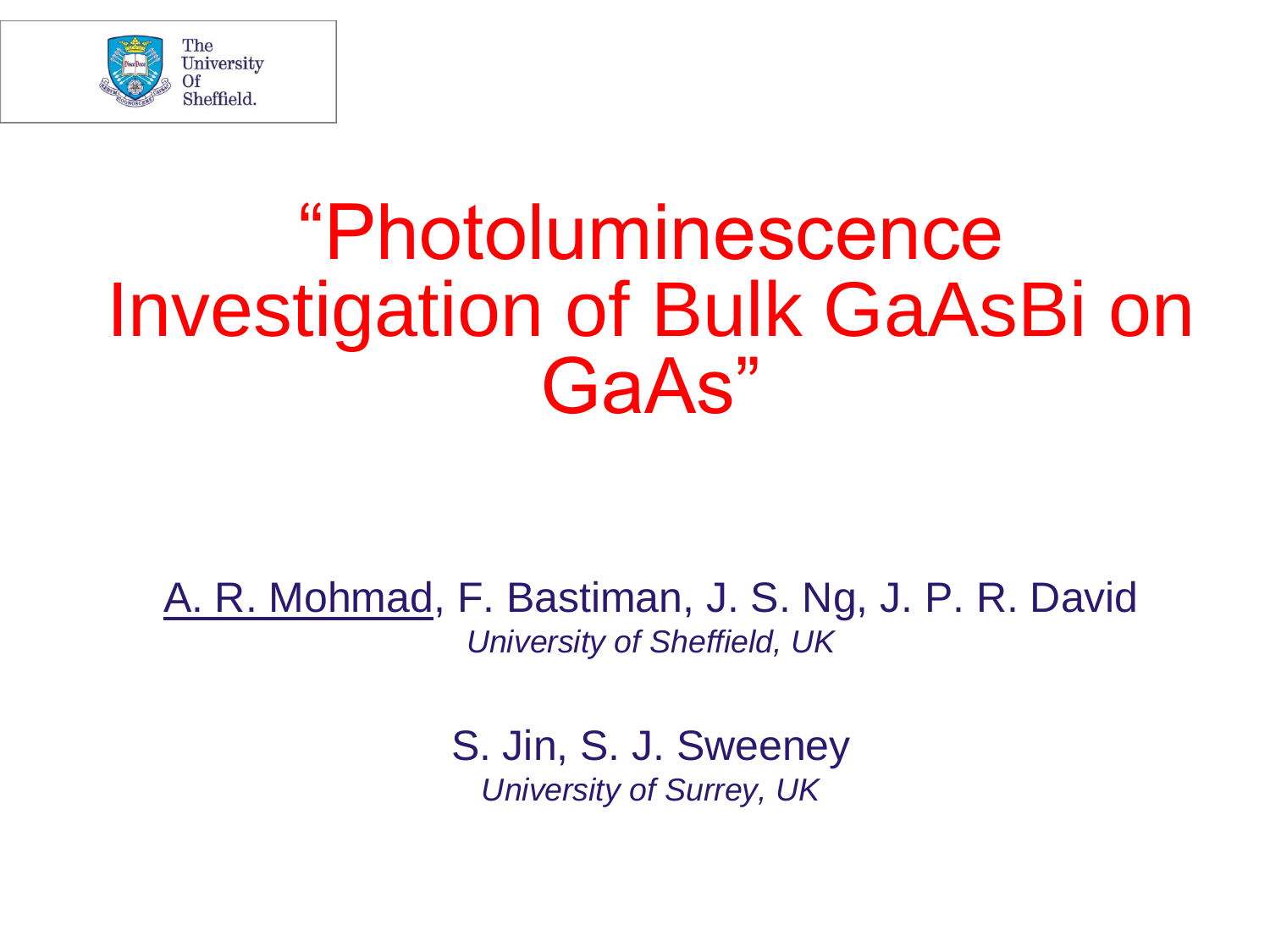



- Introduction
- Wafer Details
- GaAsBi HRXRD
- Power Dependent PL
- Temperature Dependent PL
- Room temperature FWHM
- Summary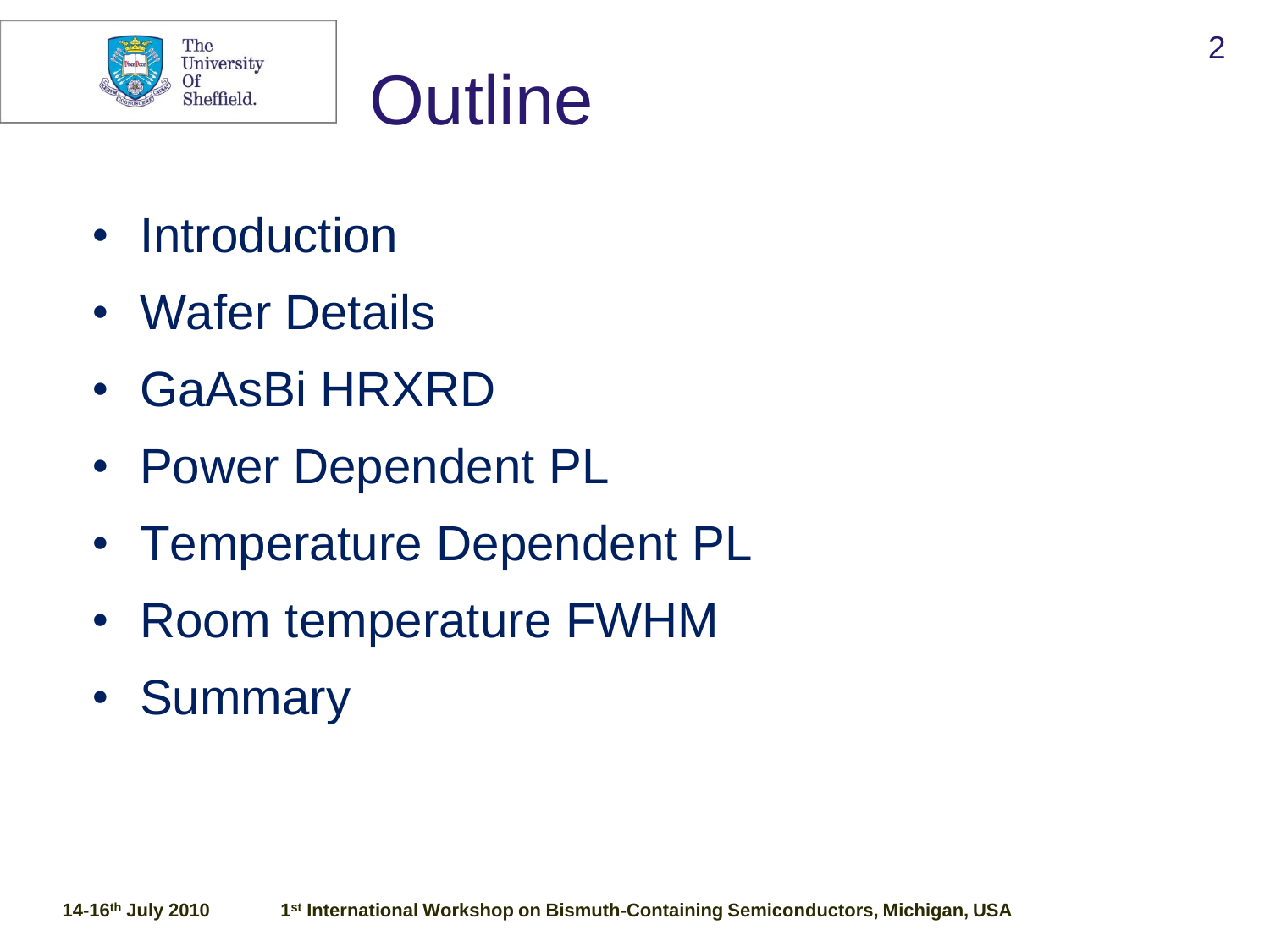

### Introduction

- Bi-containing alloy for optoelectronics and spintronics devices.
- We want devices to be cheap, reliable, temperature insensitive etc.
- PL to assess GaAsBi quality.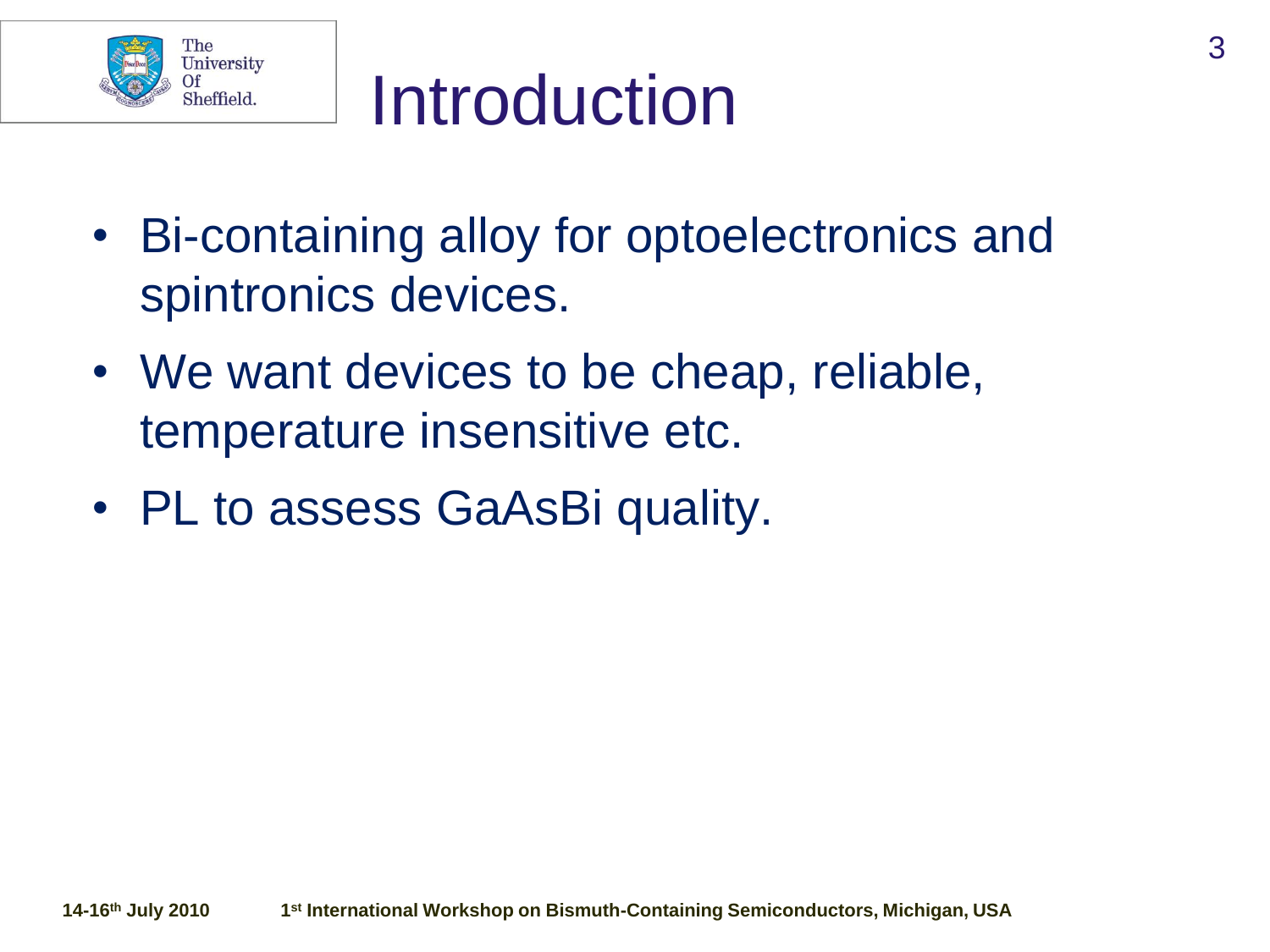

# Wafer Details<sup>4</sup>

- Omicron STM-MBE
- Wafer size: 3.5 x 5 mm
- Ga assisted oxide removal to avoid thick buffer.

| <b>Material</b>                | Thickness (nm) |  |
|--------------------------------|----------------|--|
| <b>GaAs cap</b>                | 80             |  |
| $GaAs_{1-x}Bi_x$               | 160            |  |
| <b>GaAs buffer</b>             | 80             |  |
| S.I or n+ (100) GaAs substrate |                |  |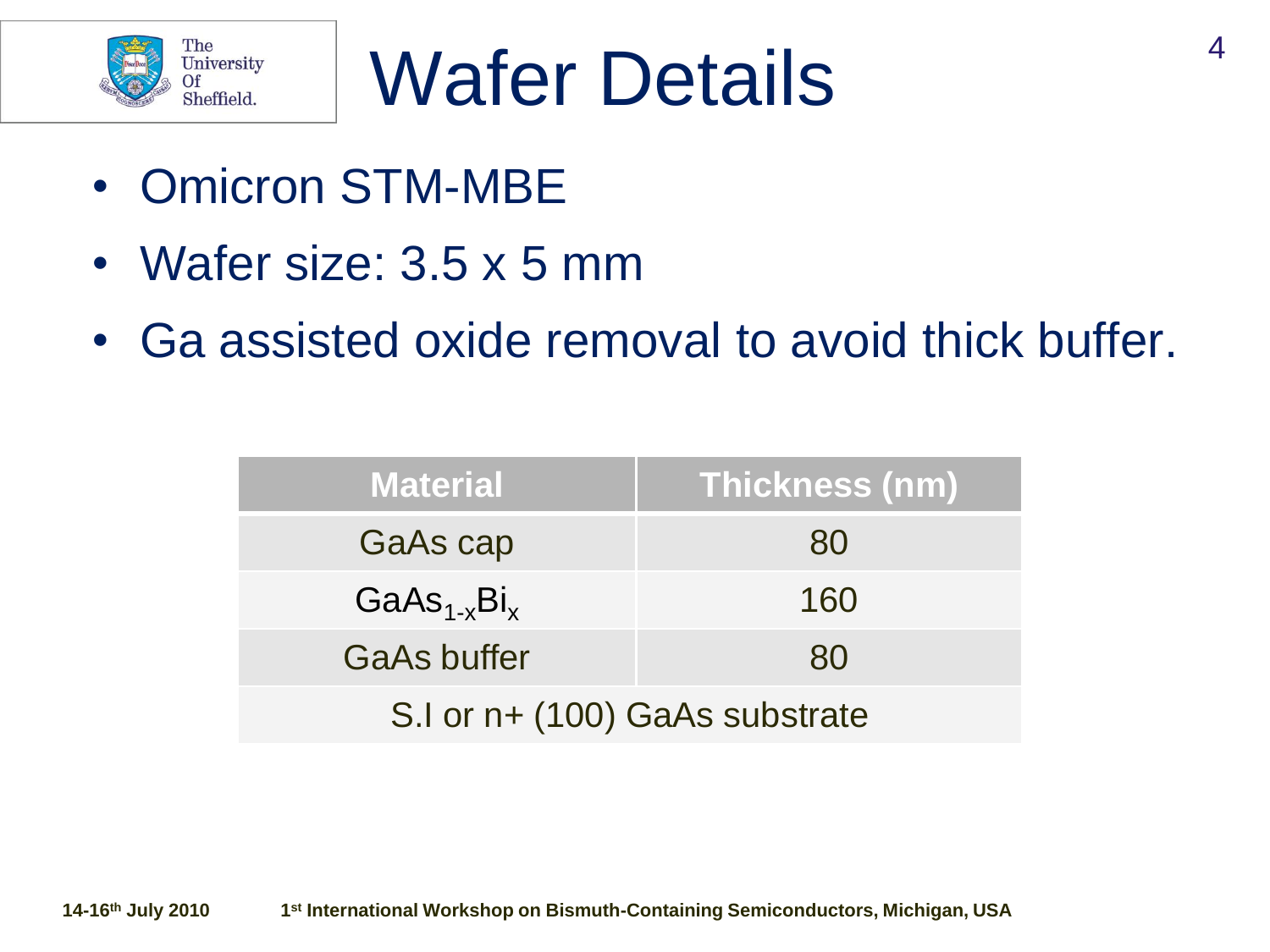# GaAsBi HRXRD



 $[Bi] = 0 - 0.058$ 

The **University** 

Of Sheffield.

- Fringes clearly observed for [Bi] = 0.032
- No traces of Bi on non-Bi wafers grown afterwards.

**14-16th July 2010 1 st International Workshop on Bismuth-Containing Semiconductors, Michigan, USA**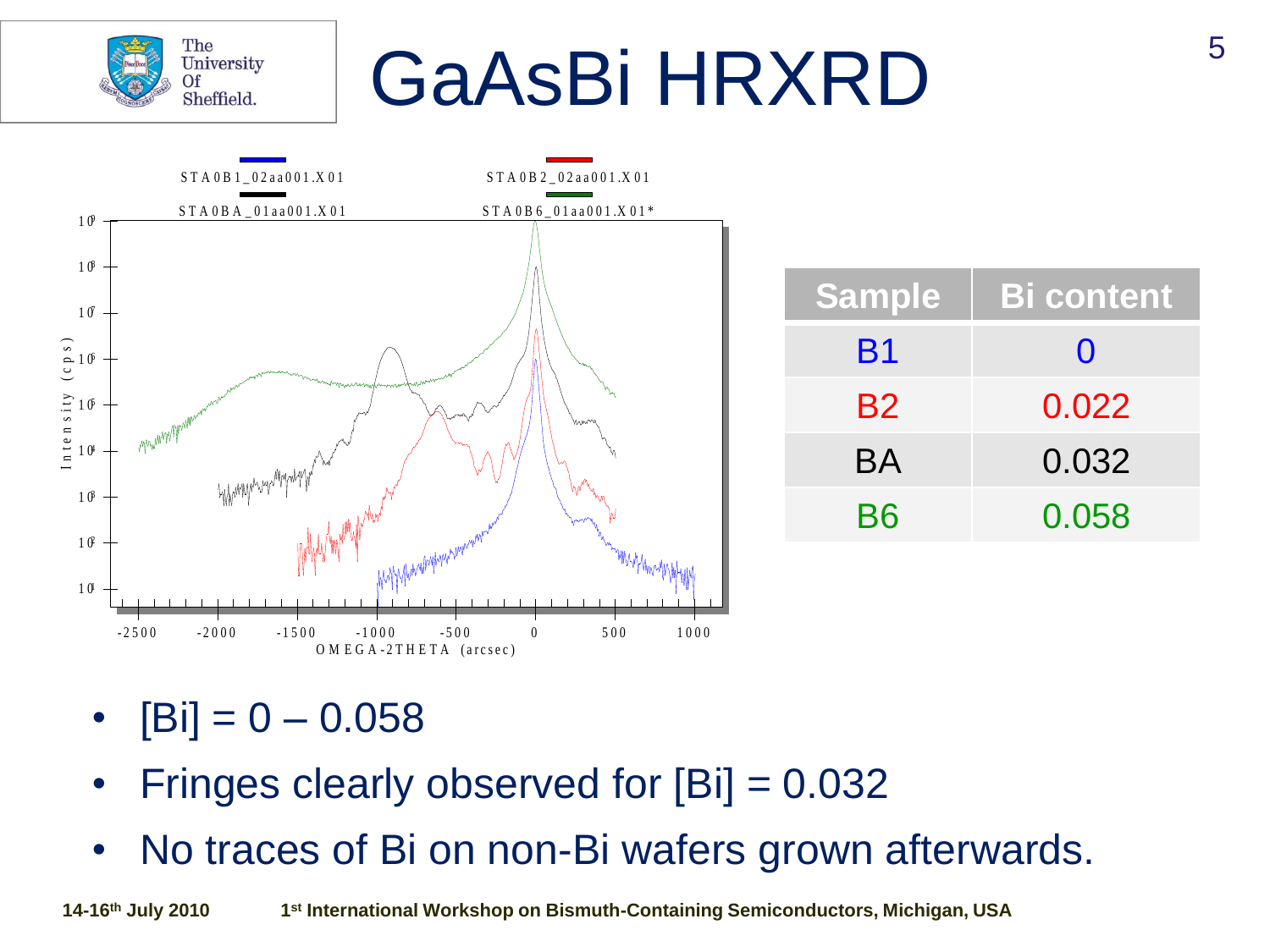## Power dependent PL



- At RT, PL peak energy is independent of the excitation power.
- PL peak energy is blue-shifted with increasing power at 10 K.
- FWHM reduces as power is increased at 10 K.

The **University** 

Of Sheffield.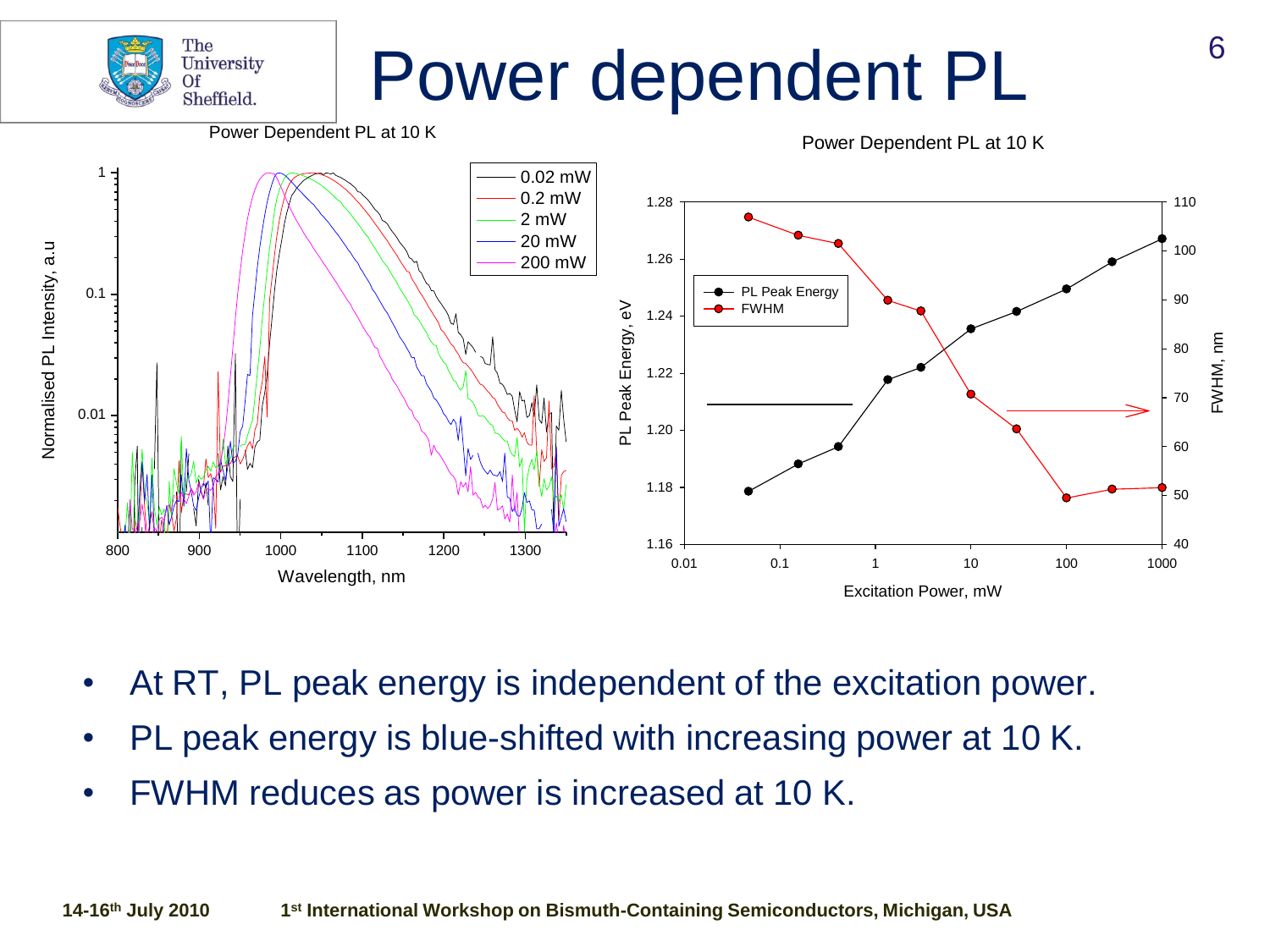

# Power dependent PL

7



- At 10 K, radiative recombination is dominant  $(m=1)$ .
- Non-radiative recombination dominated at RT (m~2).
- Mixture of both at intermediate temperatures (m=1-2).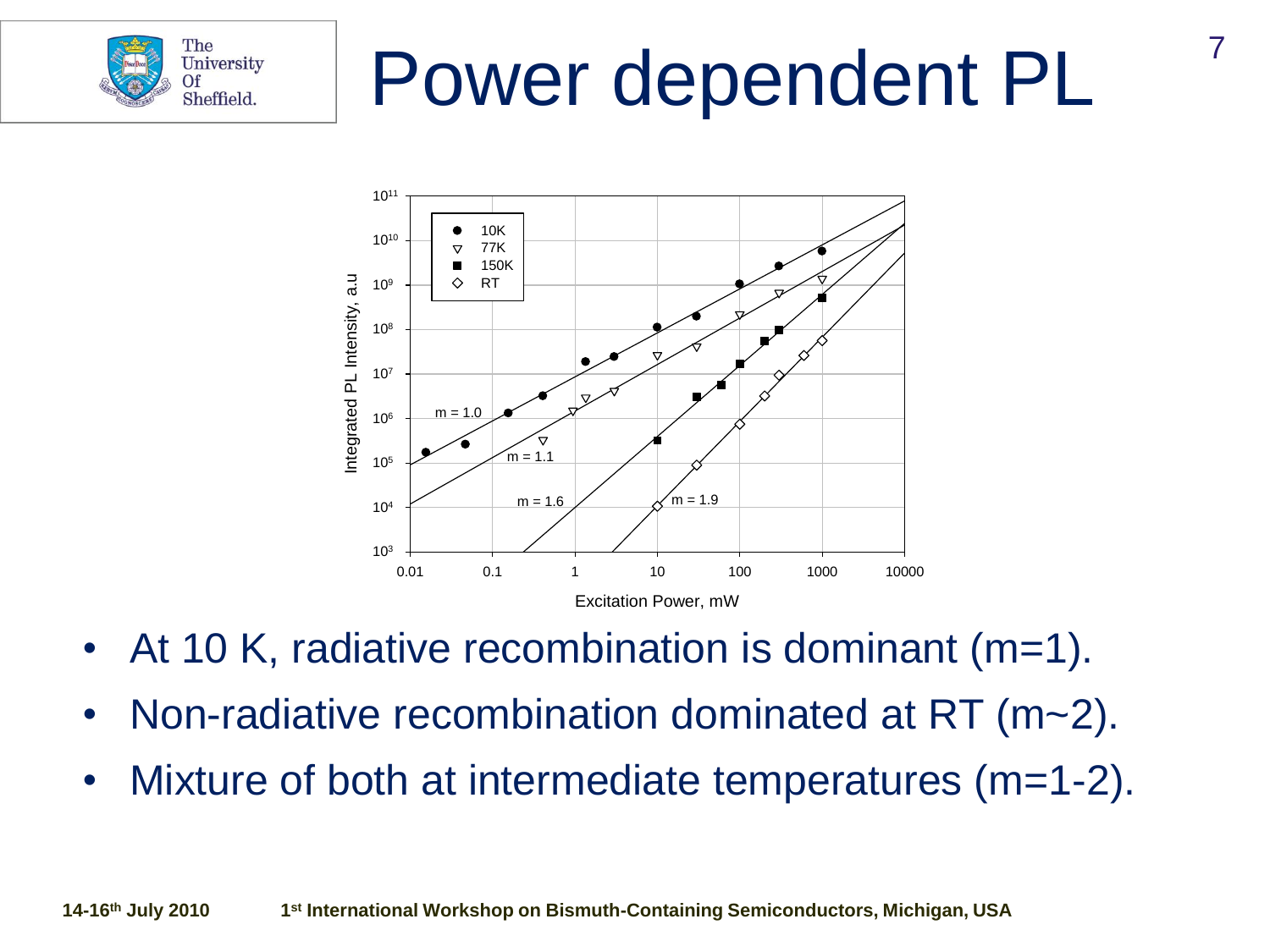

## Temperature dependent PL



| <b>Source</b>       | <b>Bi</b> content | $a$ (meV/K) |
|---------------------|-------------------|-------------|
| GaAs                |                   | 0.46        |
| Pettinari et al     | 0.019             | 0.36        |
| <b>Sheffield BA</b> | 0.032             | 0.31        |
| Imhof et al         | $0.04 - 0.05$     | 0.27        |

8

- S-shape behaviour observed localisation.
- Localisation potential  $= 15$  meV.
- Expect *a* to decrease with increasing [Bi]. (GaNAsBi; 0.15 meV/K, [Bi]=0.026).
- Origin of peak at 1.22 eV (10 K) is unknown.

**14-16th July 2010 1 st International Workshop on Bismuth-Containing Semiconductors, Michigan, USA**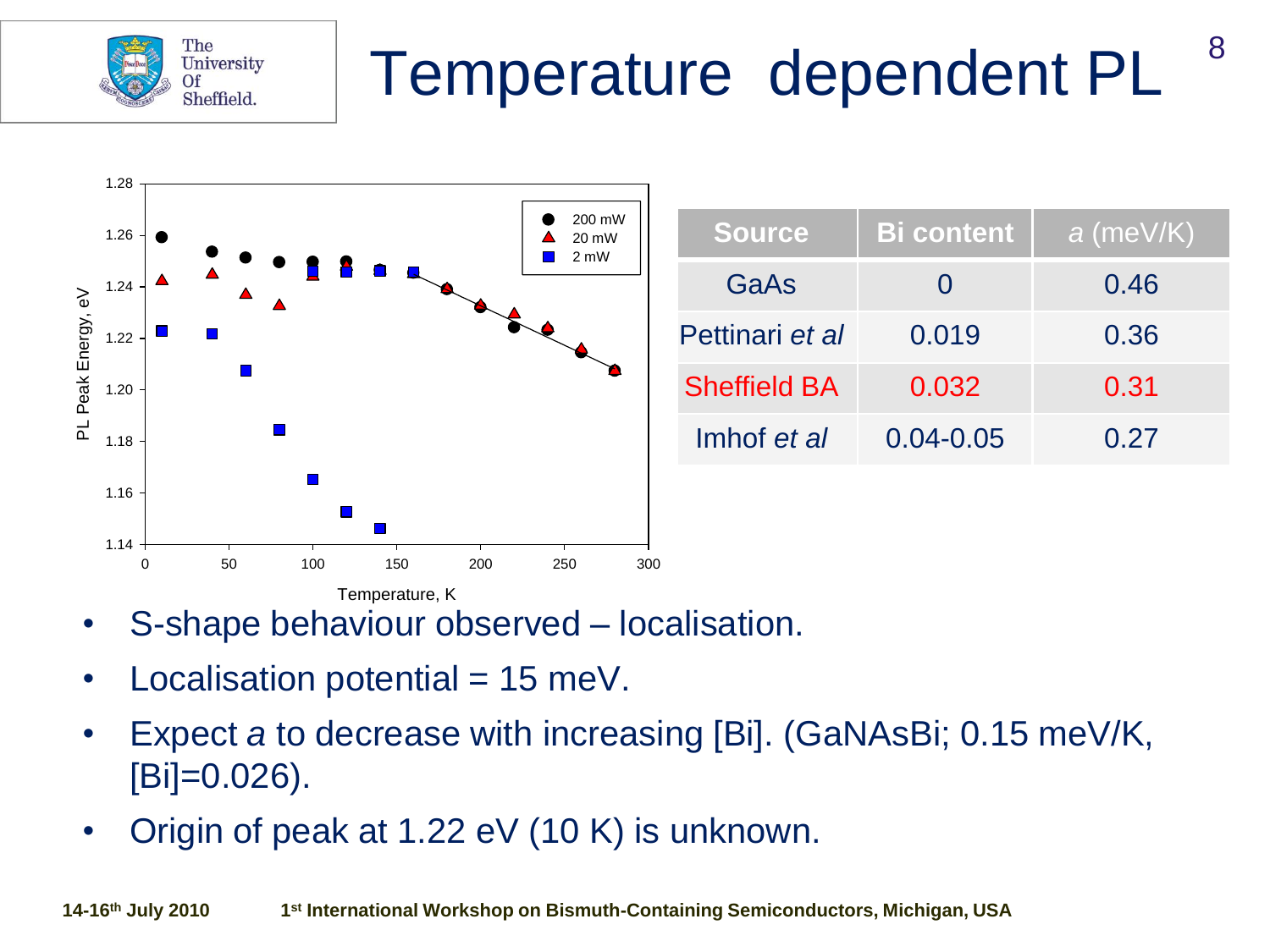

#### Temperature dependent FWHM

9



- FWHM maxima due to increase in exciton mobility.
- kT@160 K = 14 meV. Consistent with localisation energy (15 meV).
- FWHM increase at T>160 K due to thermal distributions and phonon scattering.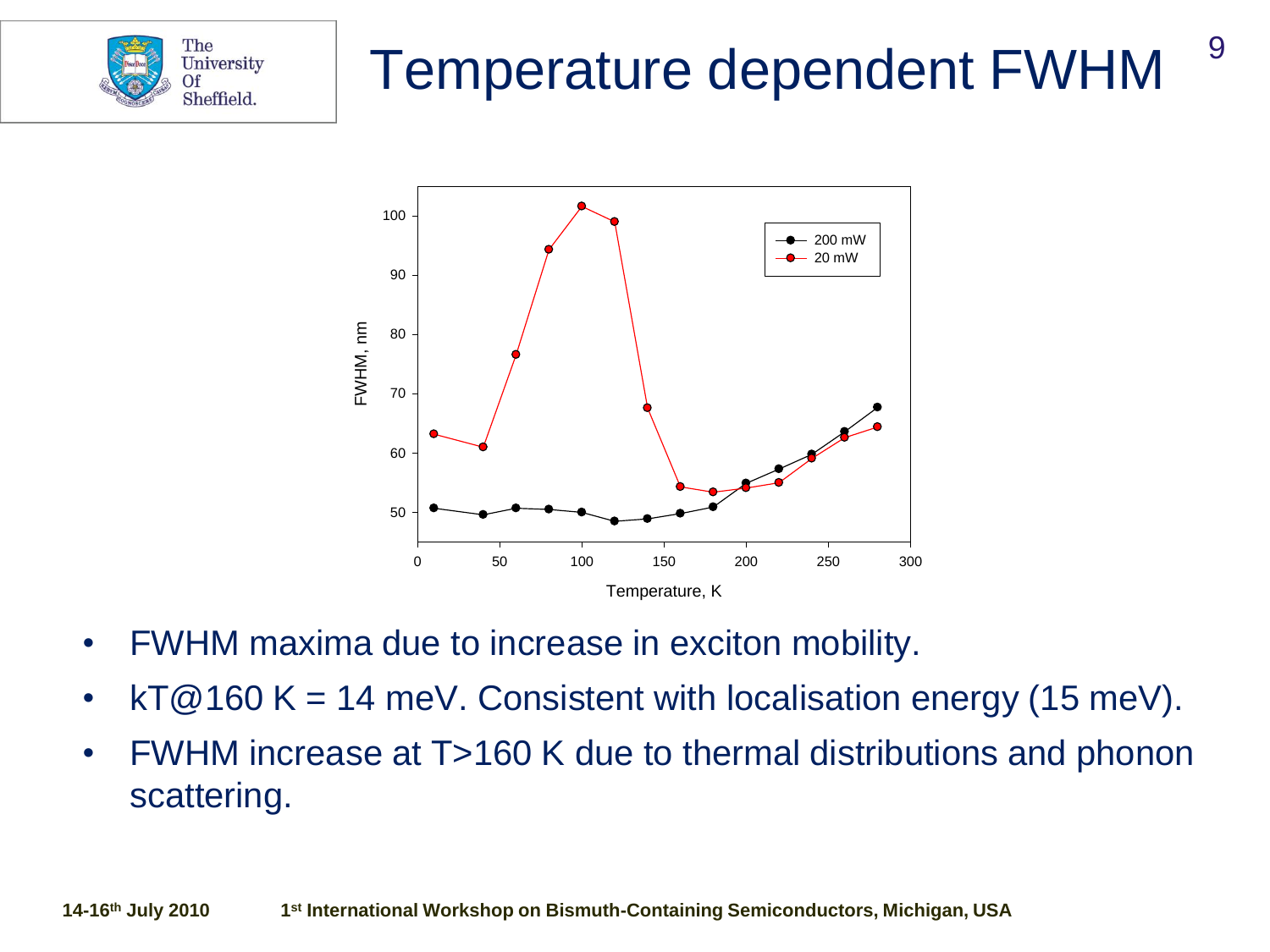



FWHM of 65 nm (75 meV)  $>$  ~45 meV due to thermal distribution broadening. Wide FWHM is due to Bi fluctuations.

The **University** 

Of Sheffield.

• Narrowest RT FWHM compared with reported values in literature.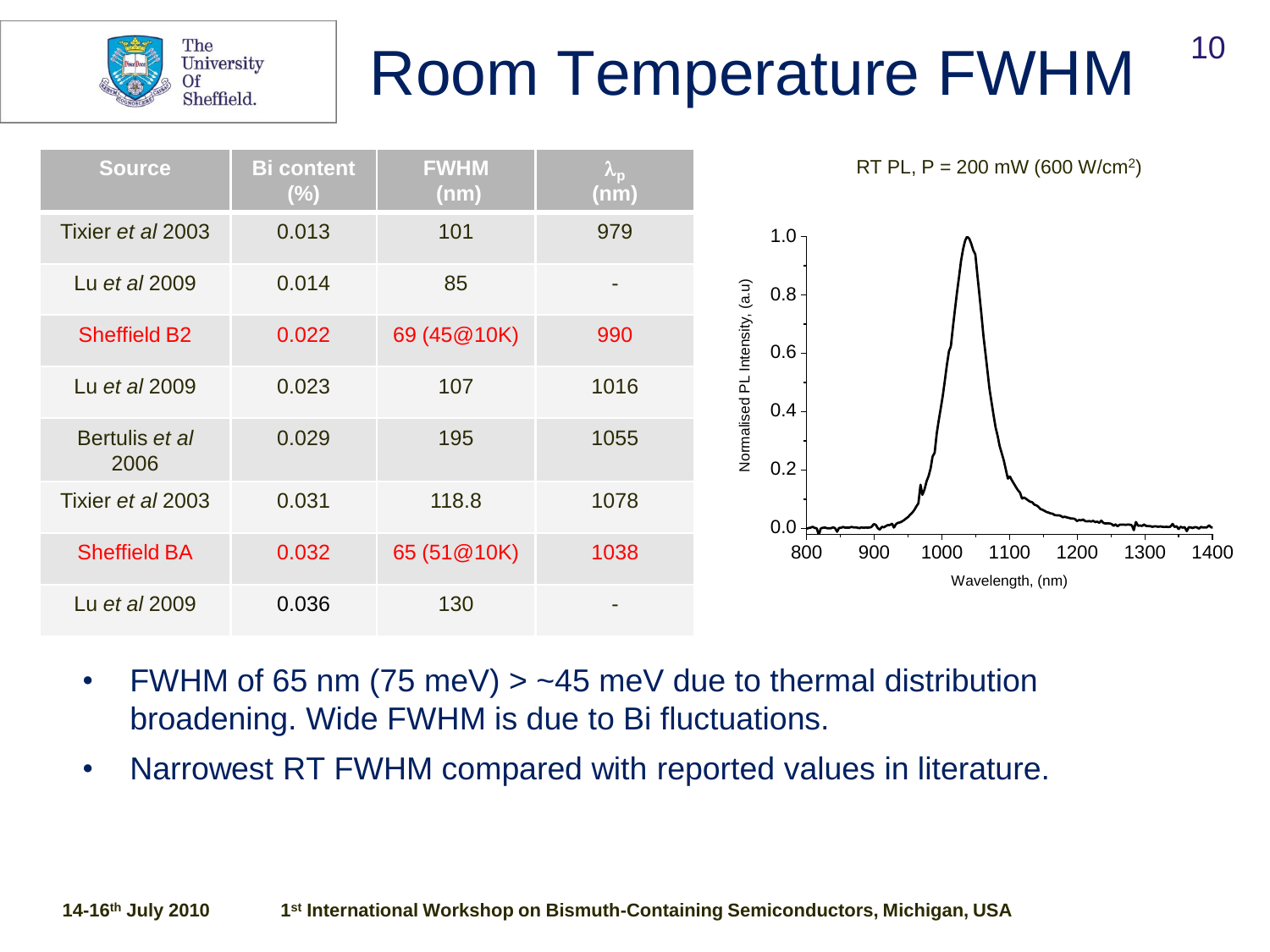

## **Conclusions**

- HRXRD shows clear fringes for [Bi] up to 3.2%, indication of good interface.
- Radiative recombination is dominant at 10 K while non-radiative recombination dominated at RT. Mixture of both at intermediate temperatures.
- Evidence of localisation effects:
	- PL peak energy dependent on excitation power.
	- S-shape with localisation potential of 15 meV.
	- FWHM peaking at 100 K.
- *a* = 0.31 meV/K between 150 K <T< 280 K.
- Demonstrated GaAs $_{0.973}$ Bi<sub>0.032</sub> with FWHM = 65 nm (75 meV) at RT. Possibility of growing high quality GaAsBi.